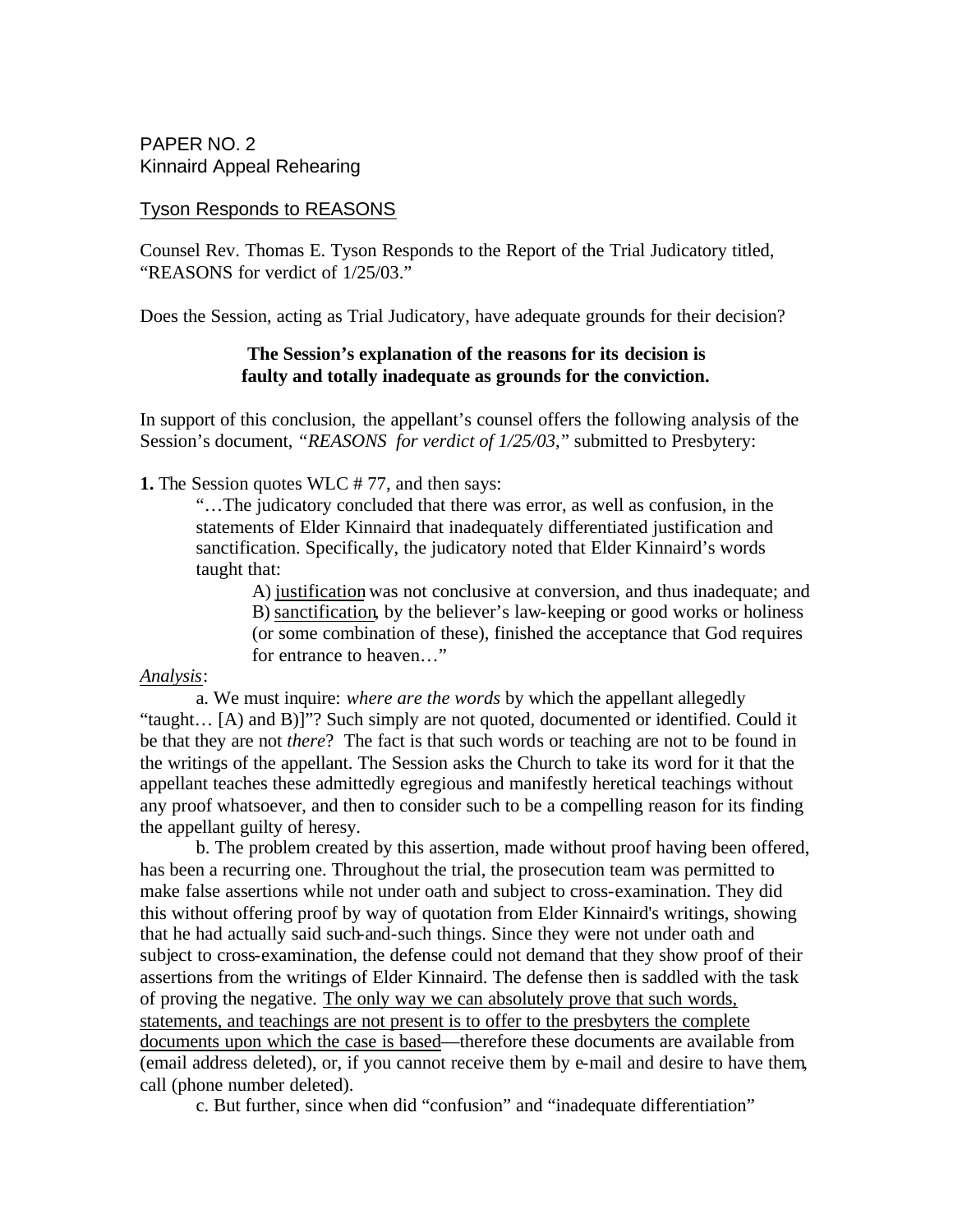become chargeable offenses? Would anyone be free of offense if these were the bar?

**2.** The Session quotes the appellant:

"…Neither the imputation of the righteousness of Christ, which all Christians receive at justification…can suffice for that purpose [i.e., the 'purpose' is stated to be 'fully conformed to the image of Christ in true and personal righteousness and holiness,"…]

Then the Session compla ins:

"this statement the judicatory found very troubling, as the statement on face value is denigrating the finished work of the Lord Jesus Christ on behalf of His people." *Analysis*:

a. The appellant is thus accused of denigrating the finished work of the Lord Jesus Christ on behalf of His people, presumably by saying that it cannot suffice for the purpose of making Christians fully conformed to the image of Christ in true and personal righteousness and holiness. The truth of the matter, however, is that he does no such thing. He most certainly does *not* say that the finished work of the Lord Jesus Christ on behalf of his people cannot suffice for that purpose. What he does say is that the *imputation* of such cannot suffice for that purpose**—**and that critical difference must not be missed. His teaching, rather, fully accords with that of WCF XIII:1:

"They, who are once effectually called, and regenerated, having a new heart, and a new spirit created in them, are further sanctified*, really and personally*, through the virtue of Christ's death and resurrection, by his Word and Spirit dwelling in them: the dominion of the whole body of sin is destroyed, and the several lusts thereof are more and more weakened and mortified; and they more and more quickened and strengthened in all saving graces, to the practice of true holiness, without which no man shall see the Lord".

As well, it fully accords with L. Cat, Q. 77:

"Wherein do justification and sanctification differ? A. Although sanctification be inseparably joined with justification, yet they differ, in that God in justification imputeth the righteousness of Christ; in sanctification his Spirit infuseth grace, and enableth to the exercise thereof; in the former, sin is pardoned; in the other, it is subdued: the one doth equally free all believers from the revenging wrath of God, and that perfectly in this life, that they never fall into condemnation; the other is neither equal in all, nor in this life perfect in any, but growing up to perfection."

The appellant teaches that this sanctification, which with glorification leads to a real and personal righteousness wherein we are fully conformed to the image of Christ and while grounded in the finished work of Christ, does not take place by *imputation*, but by *infusion* (cf. L.Cat. # 77, "…God in justification imputeth the righteousness of Christ; in sanctification his Spirit infuseth grace…").

b. We must ask a question at this point, one that goes right to the heart of the issue between Mr. Wilkening (the accuser), together with those helping him develop and prosecute the case, and Elder Kinnaird, the defendant: Is it an end result of the gift of salvation that we become actually righteous, delivered from our sinful nature and fully conformed to the image of Christ in righteousness and holiness? Or, do we not? Mr. Hayes, a member of the prosecution team, wrote to the Bethany Session on June 22, 2002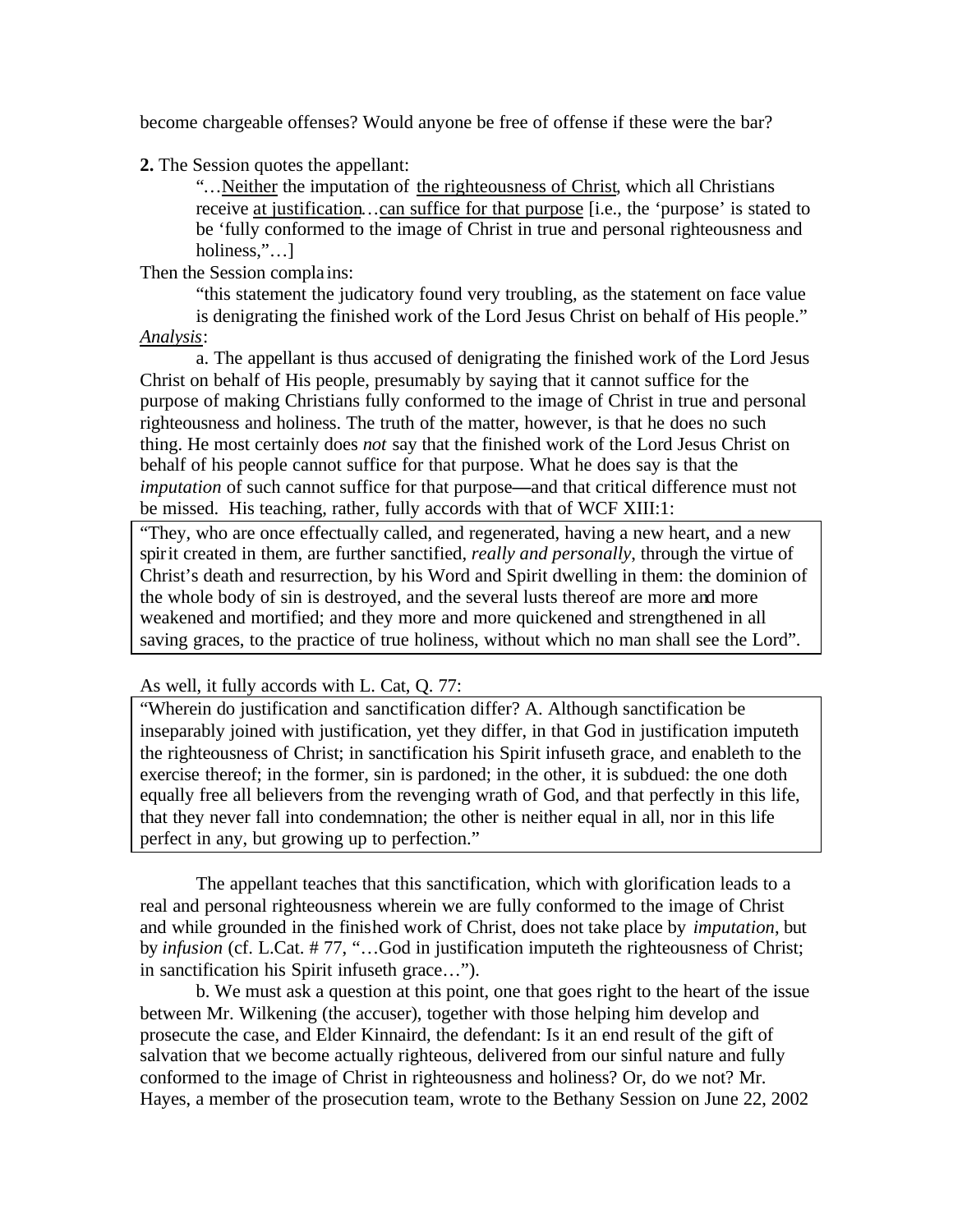(which letter was forwarded to Presbytery on July 2, 2002 and became a matter before the Interim Session when they took over). In it he took issue with the literalness of the new man created after the image of God, as set forth in 1 John 3 (regeneration). He wrote "that the dominion of sin is not destroyed in sanctification." Thus he denied the teaching of our Confession that "They, who are once effectually called, and regenerated…are further sanctified, really and personally…the dominion of the whole body of sin is destroyed…," and claimed further that we remain sinners throughout eternity future, as opposed to LC Q&A 86 which declares that at death we are glorified and made perfect in righteousness. In this way he denied the end result of regeneration, sanctification, and glorification: the restoration of the Christian to possession of a real and personal righteousness, and the total destruction of original sin and its corruption. Elder Kinnaird, however, in conformity with Scripture and our creeds, teaches just that. The question we must ask is: "Does the Session agree with Mr. Hayes or with Mr. Kinnaird?"

c. Further, we must ask: Is it proper to convict someone of heresy because a judicatory finds a statement to be "very troubling, as the statement on face value" appeared to say this or that, when, had they read more objectively, they would have discovered that the statement was not troubling at all and did not teach that which they initially had thought, at face value, it might teach?

**3.** The Session says of the appellant's words, "If we are to be conformed to his [Christ's] image, we too must have a real and personal righteousness":

"this statement gives the impression that Christ's work and death are insufficient, since His work cannot 'suffice' to pay for His people's salvation."

*Analysis*: This is an outrageous assertion!

a. The appellant, once more, is condemned because he "gives the impression…" Not that he *says* something, but that he *gives some impression or other*. Such an accusation is unworthy of consideration by an OPC judicatory. The appellant is not responsible for impressions formed in the minds of some folks; he is responsible for what he tells them.

b. But, more importantly, he simply does not say anywhere in his writings that Christ's work cannot "suffice' to pay for His people's salvation**.** What he says, in submission to Scripture and our Standards, is that sanctification, while based on Christ's work, is not accomplished by imputation but by an infusion of grace, as set forth in LC Q&A 77**.** It is the *imputation* of the work of Christ whereby we are justified. Elder Kinnaird says that it (the imputation) does not suffice to sanctify and glorify us. Christ's work suffices for all of our salvation because it earned Christ the right to send the Holy Spirit to sanctify His Church.

#### **4.** The Session says:

"The judicatory considered it a great error in teaching that Christ's work for our salvation does not 'suffice' in a particular area. To make the statement is then to countenance the law-abiding works of believers as making up, by their own efforts, what is lacking in Christ's work for their salvation and thereby securing their own salvation."

*Analysis*:

a. The first sentence of the above quotation has already been answered above.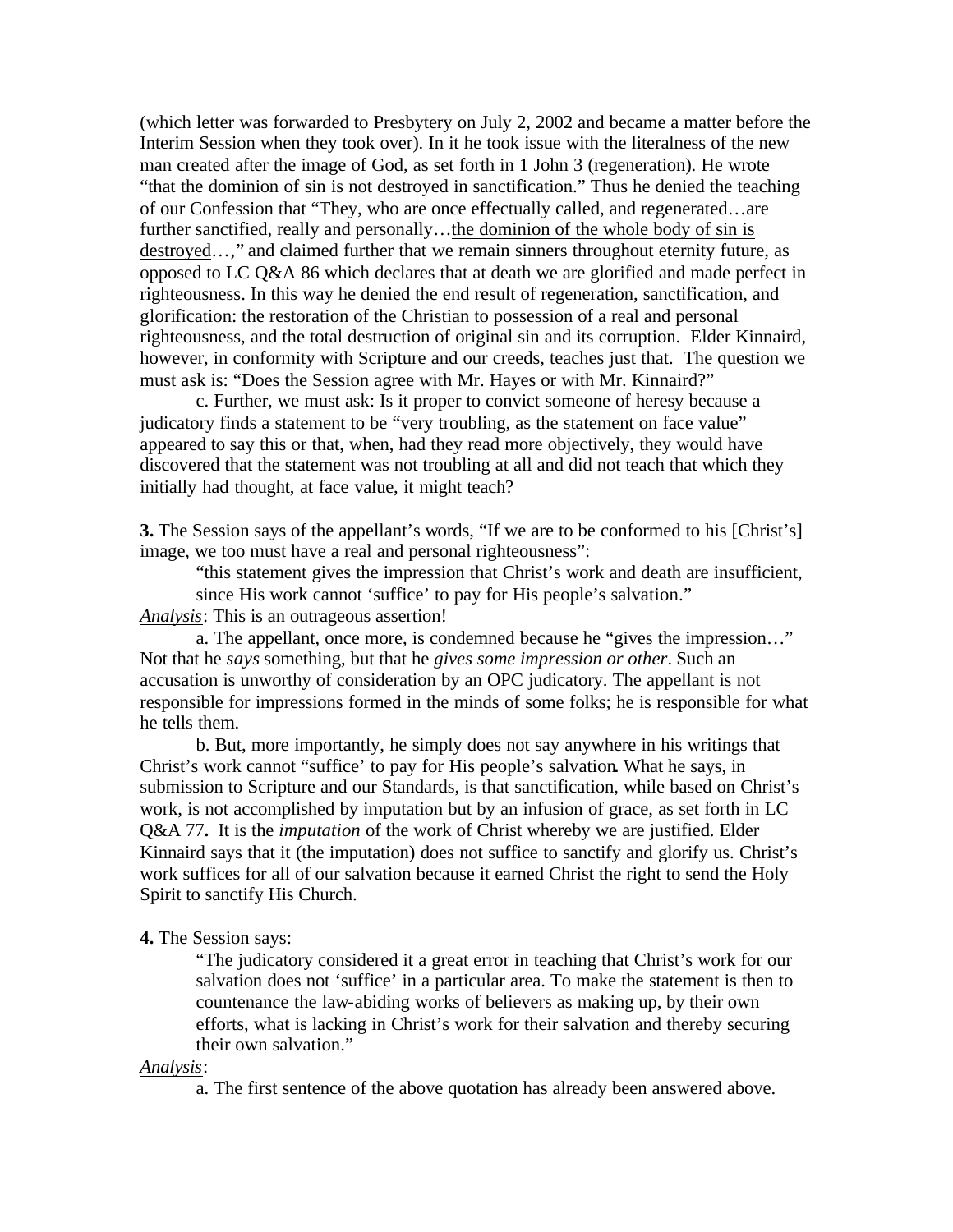But, to allege that the appellant teaches the admitted heresy contained in the *second* sentence defies comprehension. If the appellant teaches *that*, he ought to be *excommunicated*, not suspended from office! For, if he taught that, he would by that teaching deny the very gospel itself But, thanks be to God, he doesn't teach it, and it escapes credulity to understand where the Session ever got the idea that he does.

b. One has only to read the writings of Elder Kinnaird to see that over and again he teaches the very opposite of that which the Session says he countenances. He never "countenance[s] the law-abiding works of believers as making up, by their own efforts, what is lacking in Christ's work." He teaches *ever* the very opposite. Sadly, the Session declares white to mean black.

### **5.** The Session says:

"Elder Kinnaird's 'real and personal righteousness' is presented as something additional in some way; and it is not clearly stated in *what* way. The righteousness that the believer depends on is *always* Christ's, whether imputed in Justification or imparted in Sanctification, and is always 'accounted' and 'accepted' *as if* it was our real and personal righteousness (cf. 2 Cor. 5:21, WLC, # 72). Elder Kinnaird's statements, [*sic*] are erroneous distortions of clear biblical teaching."

## *Analysis*:

a. "…not clearly stated…": again, the appellant is condemned for lack of clarity, something that we do not take to be a chargeable offense

b. But more importantly, it seems to be *the Session* that suffers from confusion— *Christ's righteousness imparted in Sanctification*? Where is the documentation for that assertion, in either Scripture or our Standards? ? It is true that we may speak of a righteousness that comes from Christ, but it is not the transfer of His attribute to us. Rather, it is the creation of a righteous attribute in the soul of the believer by an infusion of grace. Christ works righteousness in us as actual conformity to his image..

c. Furthermore, the "grace infused" in Sanctification (L. Cat. # 77) results, according to the Session, in a righteousness that is not real and personal, but only "*as if*" it were real and personal? Wherever does the Session get *that* idea? It appears that it is the teaching of the *Session*, and not that of Elder Kinnaird, that needs to be examined for conformity to our Church's standards.

**6.** The Session quotes the appellant: "It is those who obey the law who will be declared righteous on that Day of Judgment." They say:

"Elder Kinnaird's statement appears to attribute the Christian's sanctification ('doing good' and 'perseverance") as the deciding factor [for entrance into everlasting life], thus gravely confusing justification and sanctification; AND to teach, effectively, a doctrine of justification by faith and works."

#### *Analysis*:

a. Once more the Session complains that the appellant *appears* to teach something or other, not that he *does* so teach

b. And, whatever he teaches, the Session says that it *gravely confuses* justification and sanctification. However, the accusation is actually leveled against the *Bible*, because the appellant, in the second statement of the first specification, quotes Rom. 2:13 (with the added venue, "on the Day of Judgment," plainly found in the context of vv. 5-16).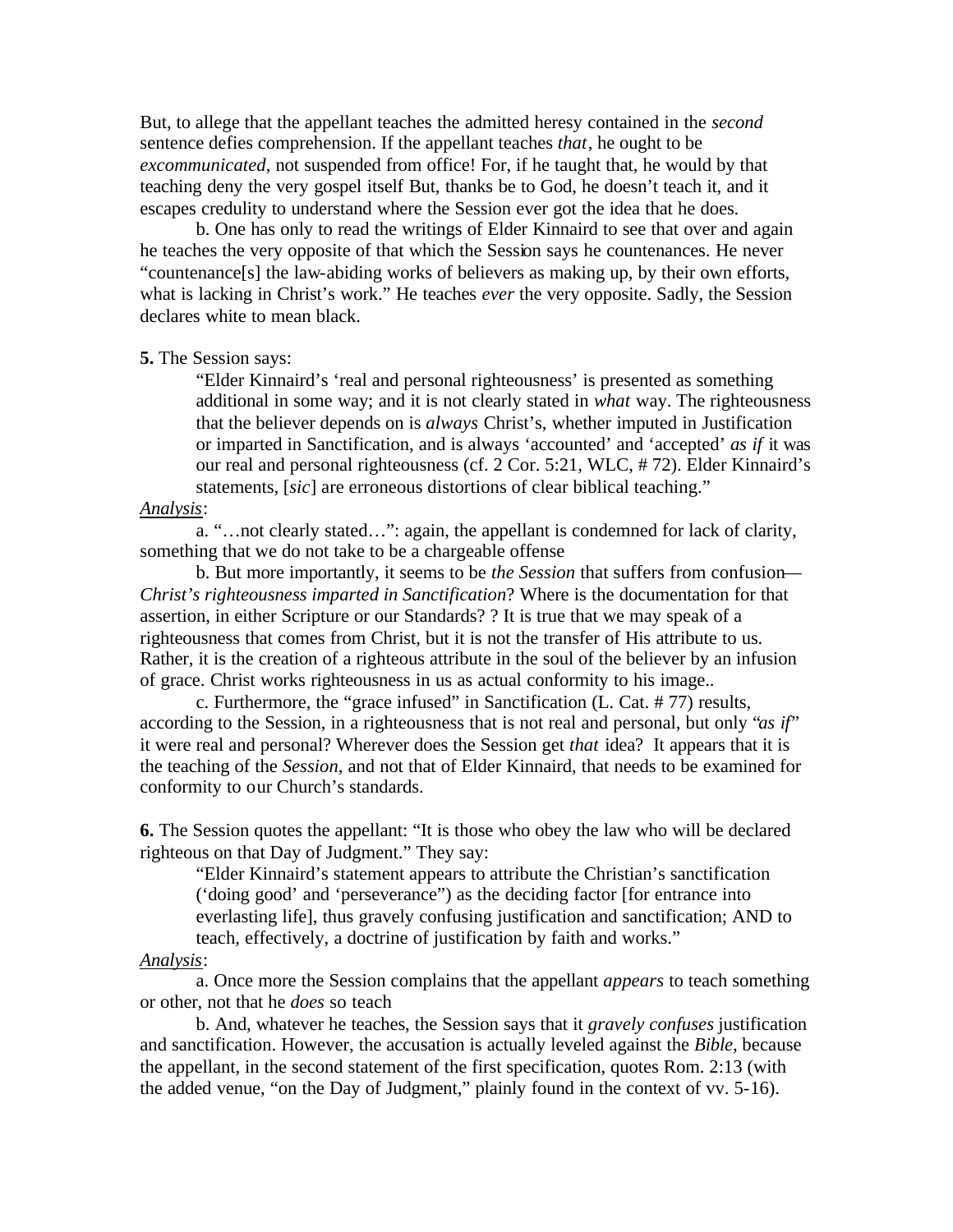Appended at the end of this paper is an analysis of Romans 2:13, within its context of verses 5-16, which is commended for your reading.

c. The appellant simply does not say anywhere that sanctification is the deciding factor for entrance into everlasting life. Rather, he affirms, with WCF XXXIII, that at the Last Judgment all persons will "receive according to what they have done in the body, whether good or evil" and, with LC Q&A 88 and 90, that that judgement will be one unto condemnation or acquittal:

Q. 88. What shall immediately follow after the resurrection? A. Immediately after the resurrection shall follow the general and final judgment of angels and men; the day and hour whereof no man knoweth, that all may watch and pray, and be ever ready for the coming of the Lord.

Q. 90. What shall be done to the righteous at the day of judgment? A. At the day of judgment, the righteous, being caught up to Christ in the clouds, shall be set on his right hand, and there openly acknowledged and acquitted...

See also WSC # 38

d. The appellant exegetes Rom. 2:13 as setting forth an actual, not a theoretical, hypothetical, figurative, or non-existent, acquittal at the Day of Judgment. Will all those who embrace the same exegesis likewise suffer the same condemnation? The theology of OPC officers is not to be scrutinized as to its conformity to the exegeses of even a majority of scholars. What it *must* conform to is the theology set forth in the Standards (cf. the analysis of Rom. 2:13 found at the end of this paper").

e. Further, if it disagrees with this understanding of Romans 2:13, what does the Session do with other passages, such as the following (or does the Session agree with the testimony of the accuser, Mr. Wilkening, given before the court on November 23, 2002, that there will be no Christians present at the last judgement, a viewpoint that is patently contrary to our Creeds and Scripture?):

*"But after thy hardness and impenitent heart treasures up unto thyself wrath against the day of wrath and revelation of the righteous judgment of God; Who will render to every man according to his deeds," Romans 2:5-6.*

*"Wherefore we labor, that, whether present or absent, we may be accepted of him. For we must all appear before the judgment seat of Christ; that every one may receive the things done in his body, according to that he hath done, whether it be good or bad," 2 Cor. 5:9-10.*

*"But why dost thou judge thy brother? or why dost thou set at nought thy brother? for we shall all stand before the judgment seat of Christ. For it is written, As I live, saith the Lord, every knee shall bow to me, and every tongue shall confess to God. So then every one of us shall give account of himself to God" Rom. 14:10-12.*

*"But I say unto you, That every idle word that men shall speak, they shall give account thereof in the day of judgment. For by thy words thou shalt be justified, and by thy words thou shalt be condemned," Matt. 12:36-37.*

*"When the Son of man shall come in his glory, and all the holy angels with him, then shall he sit upon the throne of his glory: And before him shall be gathered all nations: and he shall separate them one from another, as a shepherd divideth his sheep from the goats: And he shall set the sheep on his right hand, but the goats on the left. Then shall the King say unto them on his right hand, Come, ye blessed of my Father, inherit the kingdom prepared for you from the foundation of the world: For I was an hungred, and*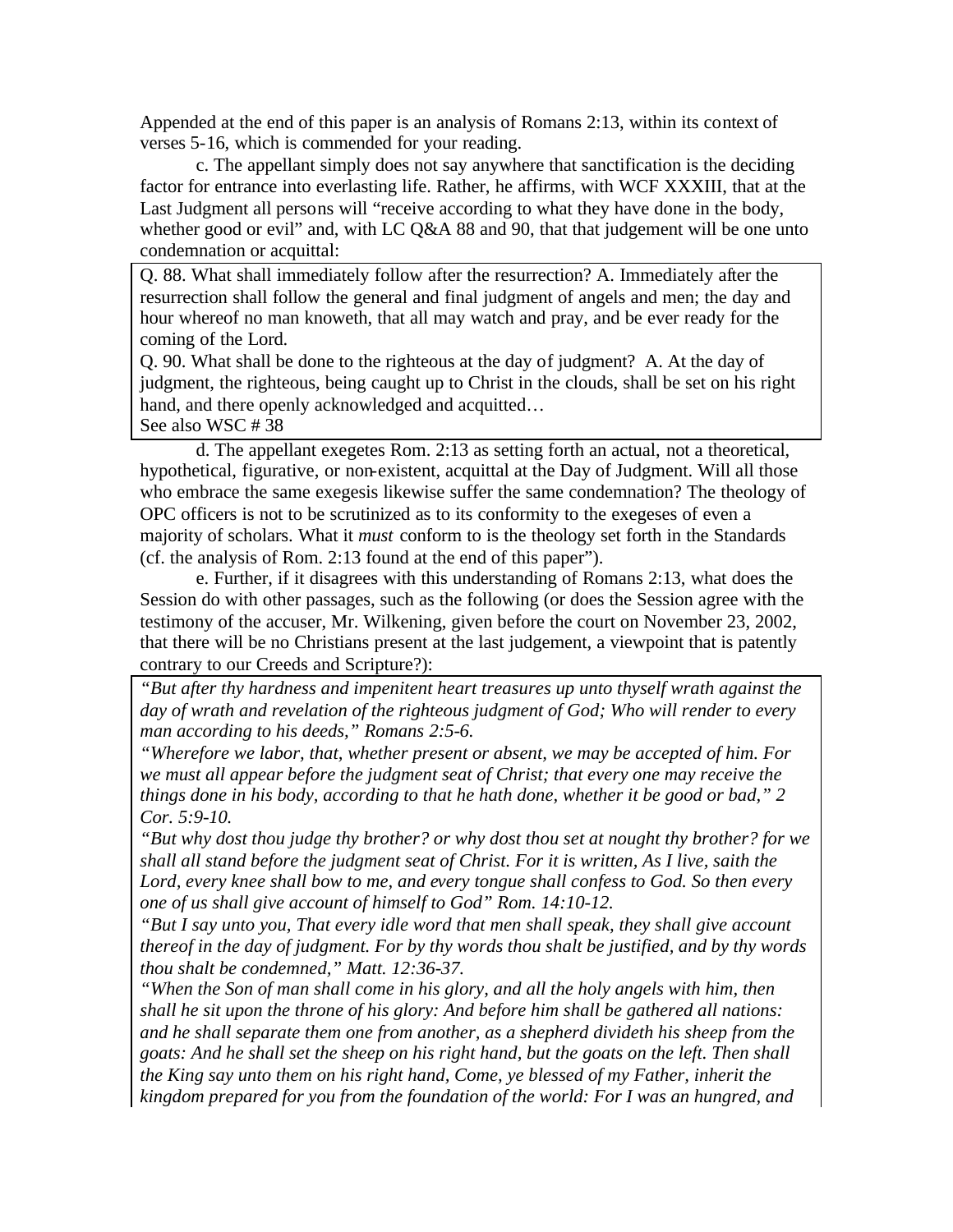*ye gave me meat: I was thirsty, and ye gave me drink: I was a stranger, and ye took me in: Naked, and ye clothed me: I was sick, and ye visited me: I was in prison, and ye came unto me. Then shall the righteous answer him, saying, Lord, when saw we thee an hungred, and fed thee? or thirsty, and gave thee drink? When saw we thee a stranger, and took thee in? or naked, and clothed thee? Or when saw we thee sick, or in prison, and came unto thee? And the King shall answer and say unto them, Verily I say unto you, Inasmuch as ye have done it unto one of the least of these my brethren, ye have done it unto me. Then shall he say also unto them on the left hand, Depart from me, ye cursed, into everlasting fire, prepared for the devil and his angels: For I was an hungered, and ye gave me no meat: I was thirsty, and ye gave me no drink: I was a stranger, and ye took me not in: naked, and ye clothed me not: sick, and in prison, and ye visited me not. Then shall they also answer him, saying, Lord, when saw we thee an hungered, or athirst, or a stranger, or naked, or sick, or in prison, and did not minister unto thee? Then shall he answer them, saying, Verily I say unto you, Inasmuch as ye did it not to one of the least of these, ye did it not to me. And these shall go away into everlasting punishment: but the righteous into life eternal," Matt. 25:31-46.*

Would the Session say that these passages of Scripture "appear to attribute the Christian's sanctification ('doing good' and 'perseverance") as the deciding factor [for entrance into everlasting life], thus gravely confusing justification and sanctification; AND to teach, effectively, a doctrine of justification of faith and works?"

## **7**. The Session writes:

"Colossians 1:12-14 speaks of how the Father 'has qualified' believers to share in a heavenly inheritance. How? Through the Son, in whom we have redemption, the forgiveness of sins. Our 'qualification' is by the Son's redemptive-forgiving work on the Cross (cf. vv. 20-22), not the sanctifying work of the Spirit. To use John Murray's words, it is the 'redemption accomplished' part of our salvation through Christ which *qualifies us* for Judgment Day – NOT the 'redemption applied' part of our salvation through the Holy Spirit. [note chapter 3, 'The Perfection of the Atonement,' in his *Redemption Accomplished and Applied]"*

## *Analysis*:

a. We raise the question whether these remarks *of the Session* are in conformity with the Scriptures and our Standards! The Session is saying that we are *qualified for Judgment Day* by "the Son's redemptive-forgiving work on the Cross," ("redemption accomplished") and *not* by the "sanctifying work of the Spirit ("redemption applied"). How can such be the case? That construction means that not even *faith*, in fact, not even *justification* by faith (!), is required, let alone works! No application of redemption at all—just its accomplishment? We suggest that if the appellant needs instruction, he will not be helped by this explanation**.** 

b. Indeed, the Session, by looking only at verses 12-14 in Colossians 1, misses the point put forth so well in verses 10-14:

 "*And we pray this in order that you may live a life worthy of the Lord and may please him in every way: bearing fruit in every good work, growing in the knowledge of God, being strengthened with all power according to his glorious might so that you may have great endurance and patience, and joyfully giving thanks to the Father, who has qualified*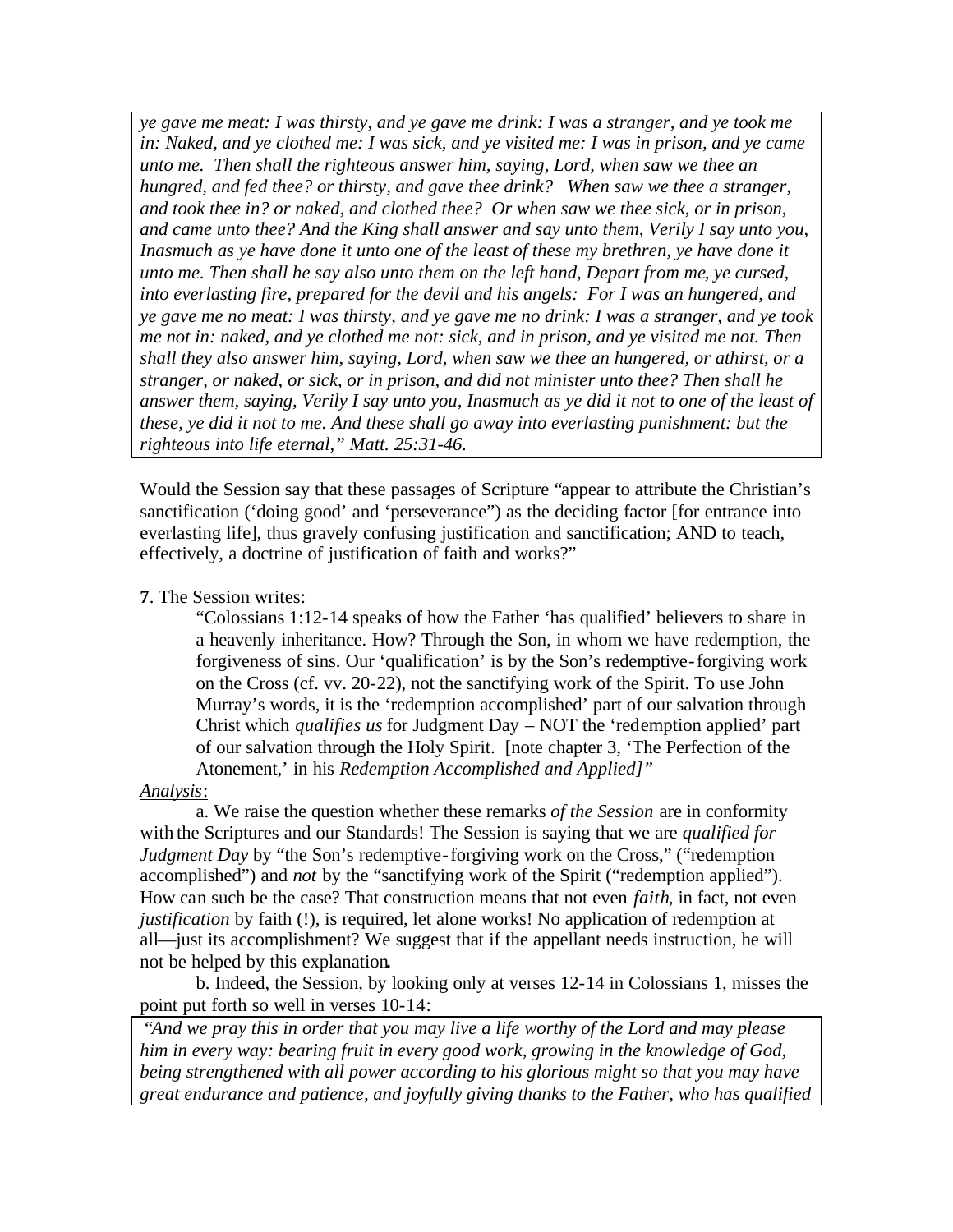*you to share in the inheritance of the saints in the kingdom of light. For he has rescued us from the dominion of darkness and brought us into the kingdom of the Son he loves, in whom we have redemption, the forgiveness of sins."*

Indeed, we are qualified by regeneration, adoption, justification, sanctification, glorification, and all other saving graces by virtue of the covenant of grace, based wholly on the meritorious life and death of Jesus Christ and His resurrection. Furthermore, the Session rightly points us to verses 20-22, but in doing so misses the purpose of the redemption that is in Christ, namely that we might be qualified by becoming holy and blameless.

*"But now he has reconciled you by Christ's physical body through death to present you holy in his sight, without blemish and free from accusation"* (Col. 1:22).

In passing, we mention that we find nothing in Murray's chapter 3, "The Perfection of the Atonement," to support this strange view proclaimed by the Session.

**8.** The Session quotes the appellant:

"thus we rightly conclude that those inside the city are those who have kept the law of God and those only," (referring to Revelation 19:8) and "…the decision…made on that great day of judgement [is] in accordance with what you have done in this life." (referring to Romans 2:6-8 and Revelation 22:12."

Then the Session goes on to remark:

"These statements are contrary to the statements made in WCF 8,5, which speaks "Of Christ the Mediator…[and Heb. 10:4]…Yes, Elder Kinnaird's sermon later says salvation is found in no one else than Christ (here he quotes Acts 4:12, and Romans 10:9, 11, 13). However, the statements in question appear wholly gratuitous and without a needed Scriptural balance…"

## *Analysis*:

a. The appellant affirms the sole Mediatorship of Christ, but his affirmation is termed "wholly gratuitous." Outrageous! To discover whether or not it is proper to call Elder Kinnaird's affirmation "wholly gratuitous," all one need do is read the paragraph from his sermon, reproduced below, beginning with: "So, if you would come…." The appellant teaches the truth of all the passages of Scripture cited by the Session *and* of WCF VIII:5, and still the Session dares to say that "his teaching is without a needed Scriptural balance." So, was *every* sermon that has ever been preached perfectly balanced? Furthermore, even if it *were* true that the appellant has evidenced gratuitousness and lack of balance**—**which we do not grant**—**does *that* equate to teaching a doctrine of justification by faith and works?

b. Webster defines a gratuitous affirmation as one "not required, called for, or warranted by the circumstances; made or done without sufficient cause or reason." We judge that proclaiming the sole mediatorship of Christ Jesus to sinners, in an invitation to come to Christ and to partake of the righteousness that He has promised to those who come to Him, is *anything but gratuitous*. Again, we think it would be helpful if the members of the Presbytery would read for themselves the sermon in question in order to see just how grotesque is this representation by the Session that Elder Kinnaird's statement is gratuitous. (Incidentally, he cites Acts 2:21, in addition to the passages listed by the Session, but he does *not* cite Romans 10:13, though well he could have).

c. We recognize that often the evidence in a case is not made available to the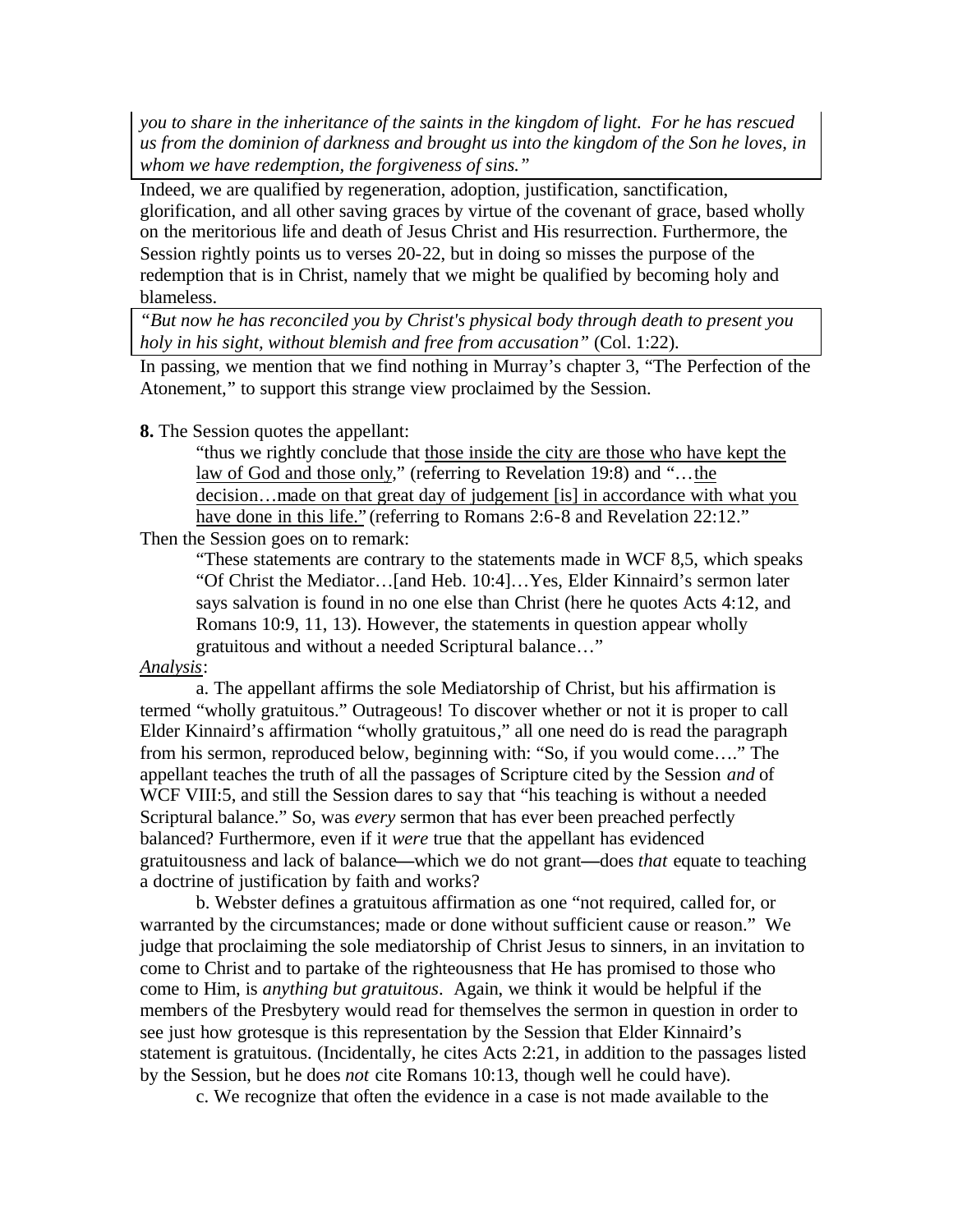members of the appellant judicatory. Yet we judge it so important that each member read the relevant portion of this sermon, that we reproduce it here. Having discussed Jeremiah 31:33-34, Elder Kinnaird then preaches:

 *"A companion passage, Ezekiel 36:25-28 records, 'I will sprinkle clean water on you, and you will be clean; I will cleanse you from all your impurities and from all your idols. I will give you a new heart and put a new spirit in you; I will remove from you your heart of stone and give you a heart of flesh. And I will put my Spirit in you and move you to follow my decrees and be careful to keep my laws. You will live in the land I gave your forefathers; you will be my people, and I will be your God.'*

*Both of these passages are speaking of the gift of the Holy Spirit and of the change in the human heart that occurs in this life. Mark that I said, "In this life". This is not something that is put off until some future golden age when you may no longer be alive. Neither is it something put off until eternity. These passages speak of God's law being written in your heart now in this day. And they speak of the resulting walk before the Lord in righteousness of God's people – all those who inherit the eternal City of God. Even as Peter told his audience that they could receive the promise right then and there on the Day of Pentecost, so I tell you that you can partake of the promised righteousness here; now.*

*So, if you would come and drink of that life-giving stream, I will give you this instruction, all in the words of Scripture: 'Salvation is found in no one else, for there is no other name under heaven given to men by which we must be saved' (Acts 4:12); 'And everyone who calls on the name of the Lord will be saved' (Acts 2:21); 'That if you confess with your mouth, 'Jesus is Lord,' and believe in your heart that God raised him from the dead, you will be saved. For it is with your heart that you believe and are justified, and it is with your mouth that you confess and are saved. As the Scripture says, Anyone who trusts in him will never be put to shame' (Romans 10:9-11).*

And if you have made that profession, then I would comfort you with these words from the first ten verses of Ephesians chapter 2**:** *'As for you, you were dead in your transgressions and sins, in which you used to live when you followed the ways of this world and of the ruler of the kingdom of the air, the spirit who is now at work in those who are disobedient. All of us also lived among them at one time, gratifying the cravings of our sinful nature and following its desires and thoughts. Like the rest, we were by nature objects of wrath. But because of his great love for us, God, who is rich in mercy, made us alive with Christ even when we were dead in transgressions— it is by grace you have been saved. And God raised us up with Christ and seated us with him in the heavenly realms in Christ Jesus, in order that in the coming ages he might show the incomparable riches of his grace, expressed in his kindness to us in Christ Jesus. For it is by grace you have been saved, through faith - and this not from yourselves, it is the gift of God - not by works, so that no one can boast. For we are God's workmanship, created in Christ Jesus to do good works, which God prepared in advance for us to do.' And so I invite you, 'Come and drink!'"*

## **9.** The Session goes on to complain:

"Without this balance that continually points us to Christ's perfect work on behalf of his people, Elder Kinnaird's statements confound and confuse the doctrines of justification and sanctification: thus effectively teaching a doctrine of faith and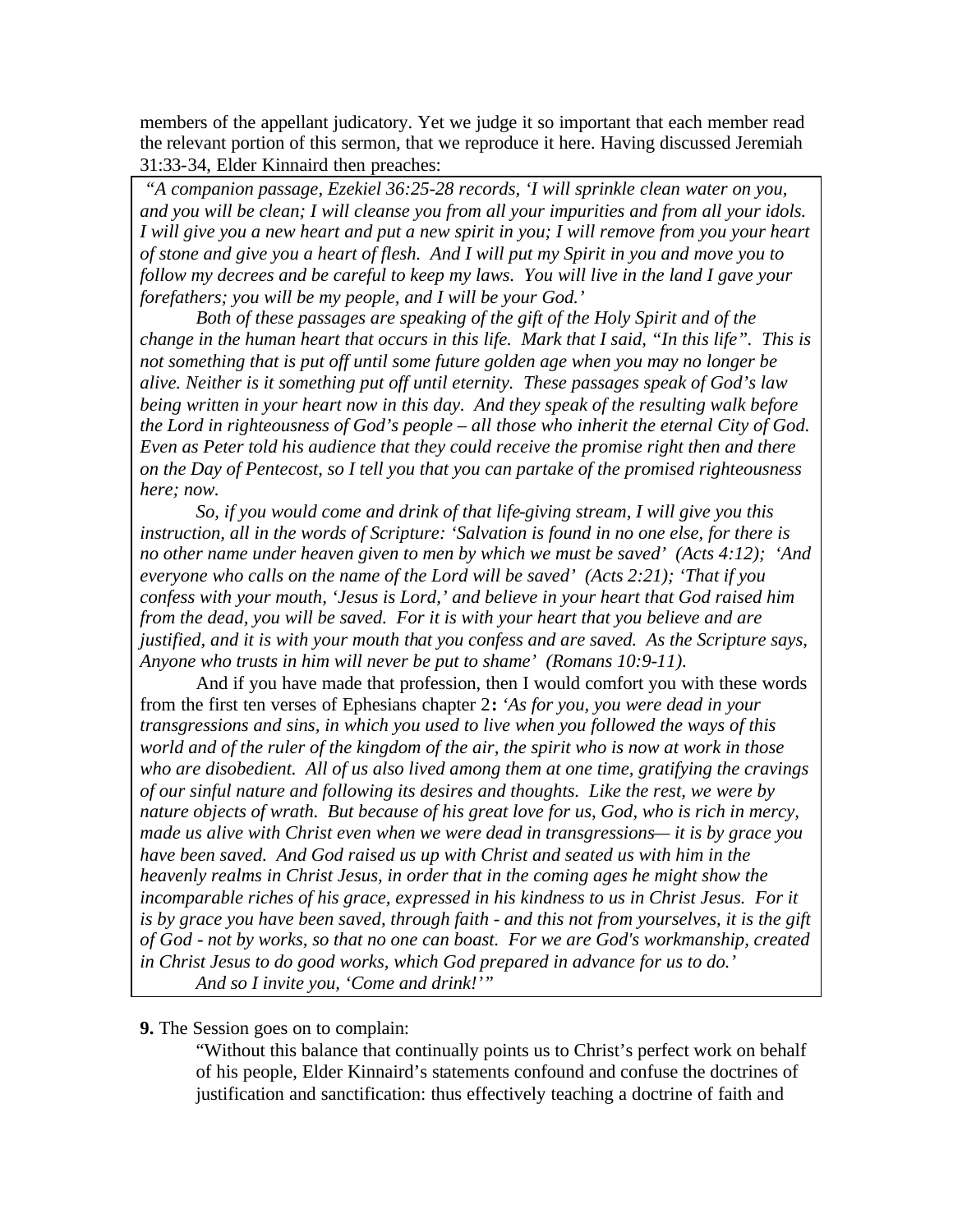#### works."

### *Analysis*:

a. What in the world is "a doctrine of faith and works"? Both *Paul and James* teach "a doctrine of faith and works"! Are they to be condemned with the appellant? *Perhaps* the Session's document contains a typo here, but we cannot be sure. Maybe the Session *is* actually condemning "a doctrine of faith and works." The words say as much.

b. Further, we must ask, did the Session pay attention when Elder Kinnaird, during the course of the trial, pointed them to LC Q&A 77 as a place where justification and sanctification are set side-by-side, and their position of being inseparable but different is fully defined?

**10.** The Session quotes the appellant:

"These good works are a required condition if we would stand in the Day of Judgement and they are supplied by God to all His people. Every description of the Judgement events speak of these good works. Without them, no one will see God. Our God is not unjust…" and "Who are these people who thus benefit**—**who stand on the Day of Judgement? They are those who obey the law who will be declared righteous."

Then, the Session complains:

"How could imperfect sanctification (imperfect *because* of our remaining sin), with its attempts at good works and law-keeping, be how we "stand on Judgment Day?…Elder Kinnaird's words suggest: what is done by man (notwithstanding the gratuitous phrase that 'they are supplied by God to all His people') *is* what enables one to enter heaven. Thus again Christ's work is improperly detracted from by glaring OMISSION. This leads to the erroneous conclusion that believers' own works are required for being declared righteous at the Last Day."

### *Analysis*:

a. The appellant does not say that the acquittal of Christians on the Day of Judgment will be *on the basis* of their good works that will provide the *ground* for them to enter heaven. He says, agreeable to Rom. 2:6**,** Rev. 20:13, WCF XXXIII:1 and LC 90, that the acquittal of Christians on the Day of Judgment will be "*according* to what they have done."

b. The quote used by the Session appears at the end of a paragraph found in the appellant's e-mail that begins with these words:

*"Now as to Works and Judgement. The good works of a Christian are in fact good. That is not to say that they are not tainted with sin. It is to say they are the work of God's Holy Spirit in us and they are thereby good. They merit nothing. They are but our duty. We who rest in faith in Christ are the beneficiaries of His grace whereby He again supplies that which he requires for our salvation. We are God's workmanship, created to do the good works which He has before ordained that we should do. By these good works we glorify God…."*

We ask: "Does that sound like Elder Kinnaird is claiming perfection in our good works such that they merit our standing on the Day of Judgement?"

c. When the Session writes, "*Elder Kinnaird's words suggest: what is done by man (notwithstanding the gratuitous phrase that 'they are supplied by God to all His people') is what enables one to enter heaven",* are they aware of Phillippians 2:12-13,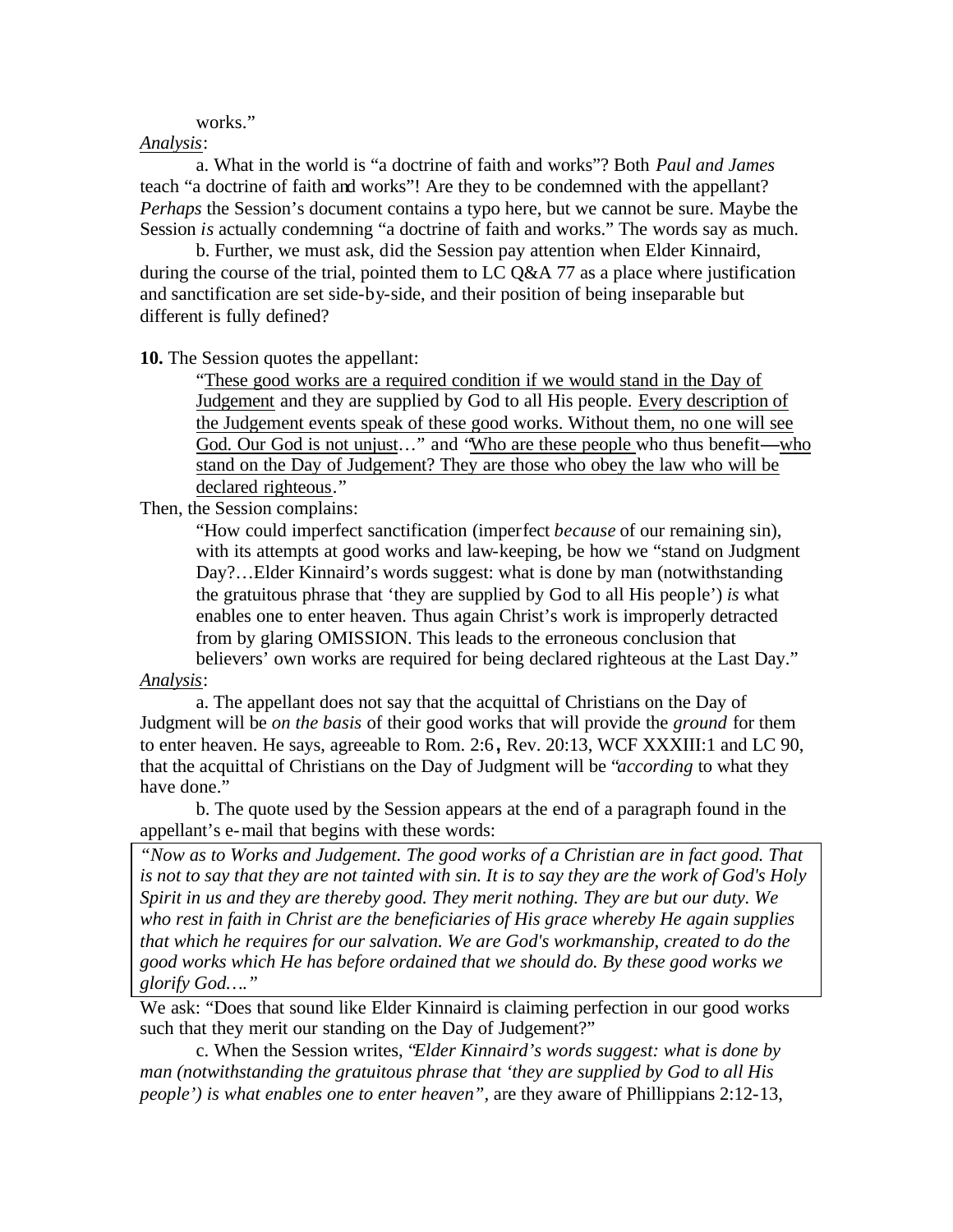"*Wherefore, my beloved, as ye have always obeyed, not as in my presence only, but now much more in my absence, work out your own salvation with fear and trembling. For it is God which worketh in you both to will and to do of his good pleasure."* Is Paul suggesting that what is done by man enables one to enter heaven? Is Paul being gratuitous when he adds, "For it is God which worketh in you…?"

d. When the appellant gives glory to God for his gracious provision of good works in the Christian's life, following Eph. 2:10, he is again accused of authoring a "gratuitous phrase."

e. The appellant is once more condemned by what he *doesn't* say

f. Why is it an "erroneous conclusion" to affirm "that believers' own works are required for being declared righteous at the Last Day"? Is not that the very teaching of Rev. 20:13, WCF XXXIII:1 and LC 90? Neither our primary nor subordinate standards, and certainly not the appellant, teach that the believers' own works are the *ground* or *basis* of their acquittal on the Day of Judgment. *They* are not "how we stand on Judgment Day." But they must be there, nonetheless. The Bible and our subordinate Standards say so. And so should we.

g. We note further that the Session again puts words in Elder Kinnaird's mouth. He does not speak of the Christian's works as being the believer's *own* works; rather, he ever speaks of the believer's works as being the work of God. For saying this, he is charged with being gratuitous.

We conclude, the Reasons given by the Session for their verdict are wholly inadequate to justify their verdict of "guilty."

#### **We now append an analysis of Romans 2:13 within its context of verses 5-16:**

We must view Rom. 2:13 as falling within a context that:

(1) fixes the venue in view as the final judgment at the last day,

(2) insists upon both believers and unbelievers being present at that final judgment, and there either acquitted or condemned, and

(3) affirms that God's positive judgment ("glory and honor and peace") will be according to works and "for everyone who does good."

What, then, shall be done with Rom. 2:13, which, in *that* context, states that it is "the doers of the law who will be justified," especially when later, in Rom. 3:20, the apostle warns that no one may expect to be justified "by works of the law"? Some, sensing this *apparent* contradiction, conclude that Rom. 2:13 must be understood as setting forth a hypothetical and, as a matter of fact, unreal situation. But such is not necessary, for this reason: Rom. 2:13 can also be understood as indicating that the works that God the Holy Spirit produces in *every* believer (cf. Phil. 2:13) as the indispensable fruit of faith that is itself a gift of God, will be acknowledged *by* Him on the Day of Judgment, *according* to which (not, *on the ground* of which) He will render his positive acquittal. Those works will have been done by believers, who may thus be properly termed "doers of the law," but their works will not have been done by themselves. They will *always and ever* be the product of the Holy Spirit and, though much defiled by the Christian's remaining sin, will be acceptable solely and *only* by virtue of the Christian's being united to Christ. Further, those works will be found